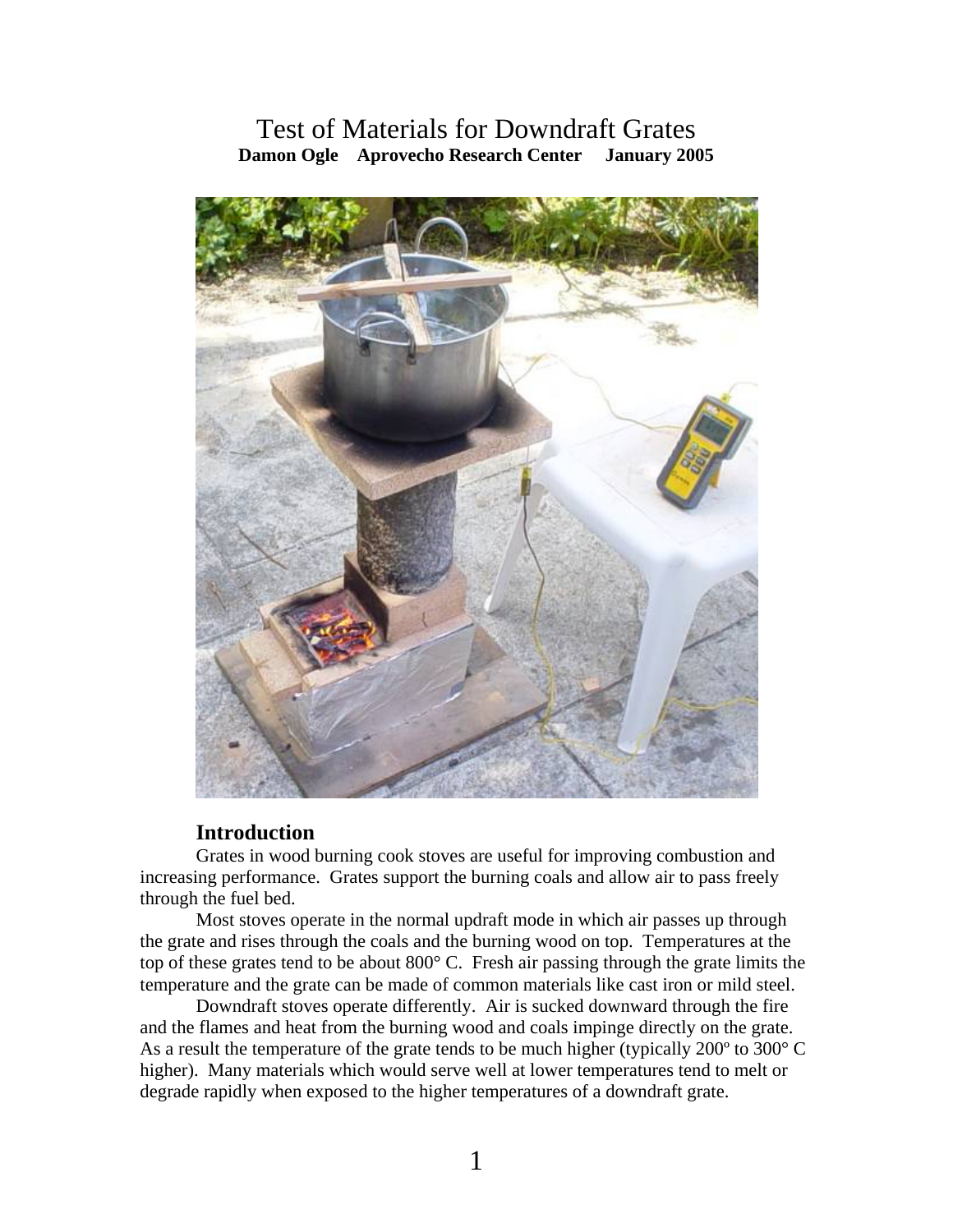Downdraft stoves appear to have certain advantages over normal stoves. Particulate levels can be very low and the temperatures of combustion gasses may be higher than in many updraft stoves. The development of an affordable durable downdraft grate might help make downdraft stoves a practical option for use in developing countries.

In this experiment 9 different possible materials were incorporated in a grate for a downdraft stove and used for a period of 10+ hours. The grate was then disassembled and the materials were then examined for weight loss and structural integrity.

#### **A caveat on measurement of temperatures**

Temperatures in this experiment were made using a K type thermocouple encased in a 1/8" Inconel sheath. Thermocouple measurements of temperatures in stoves can be problematic mainly due to radiation to and from the point being measured. This problem is discussed in detail by Bryden and Gent in their article, "How Flame Temperature Measurement is Affected by Radiant Heat Transfer". Actual temperatures can be higher or lower than the measured temperature by as much as several hundred degrees. Reported temperatures should be viewed as relative rather than absolute. What is important to note is that the materials were exposed to temperatures representative of downdraft stoves and that those temperatures are higher than in updraft stoves with grates.



Test bars were made of from the following materials (left to right); (1) Mild steel (2) flameware clay (3) RA330 steel (4) mild steel with W204 coating (5) Corning Visionware (6) mild steel with ITC213 coating (7) 304 stainless (8) cast iron (9) mild steel with ceramic glaze

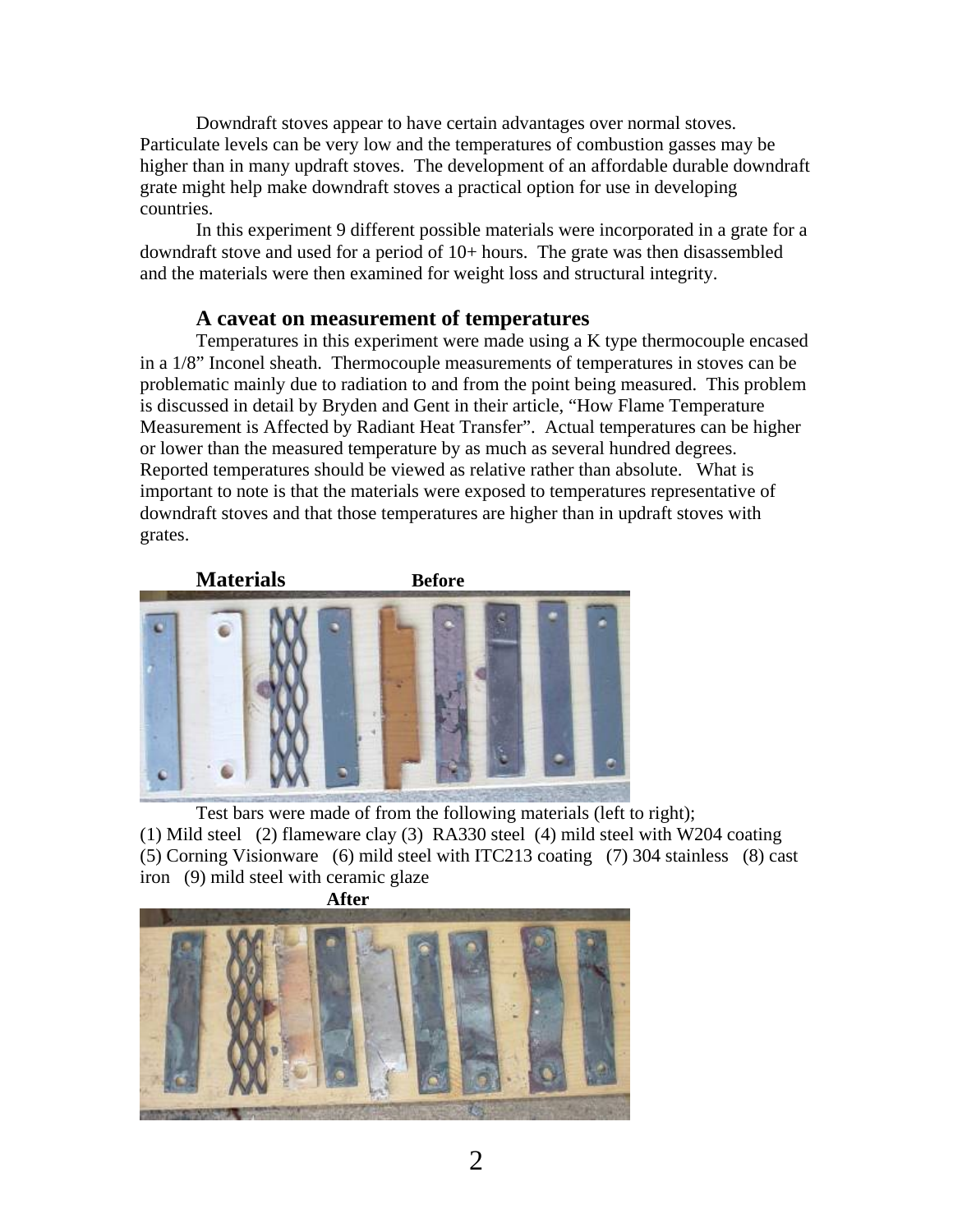#### **Assembled Grate**



# Test Stove

The test stove was constructed of vermiculite/clay insulative ceramic. The design of the combustion chamber was based on a design by Peter Verhaart.

# Procedure

 Each bar of test material was weighed and measured. Test bars were assembled into a grate and installed in the stove. The stove was used in a series of 5 tests (three runs each) in a separate experiment. Measurements of temperature in the grate (half way down between the bars) were taken periodically. The highest temperature observed was 1109° C and the lowest was 919º C. The average was 1036° C.

 At the end of the series of tests the grate was extracted and disassembled. Each bar was then weighed again to determine weight loss.

Total burn time for the stove was 10 hours and 40 minutes.

# **Calculations**

 Weight loss for each bar was determined by simple subtraction. The surface area and volume of each bar was calculated. It was assumed that weight loss was proportional to surface area and a loss /cm2 was determined for each bar. The mild steel bars all had the same dimensions but the other bars were slightly different. A calculation was made to determine what the weight of the bars would have been if they were all the same dimension. The surface area of this "standard" dimension times the weight loss/cm2 for the material gave the theoretical weight loss for a bar of that material. A percentage weight loss per hour was calculated based on the total time of testing (10hours and 40 minutes).

 To help visualize how long these materials might last, a final calculation of (weight of bar)/(wt. loss per hour) was made to determine how long it might take to completely consume the bar. This calculation is not strictly accurate since it ignores the fact that the dimensions of the bar change as it is consumed. It also ignores the fact that the bar would fail when only partially consumed. This calculation does however provide some basis for comparing the durability of materials.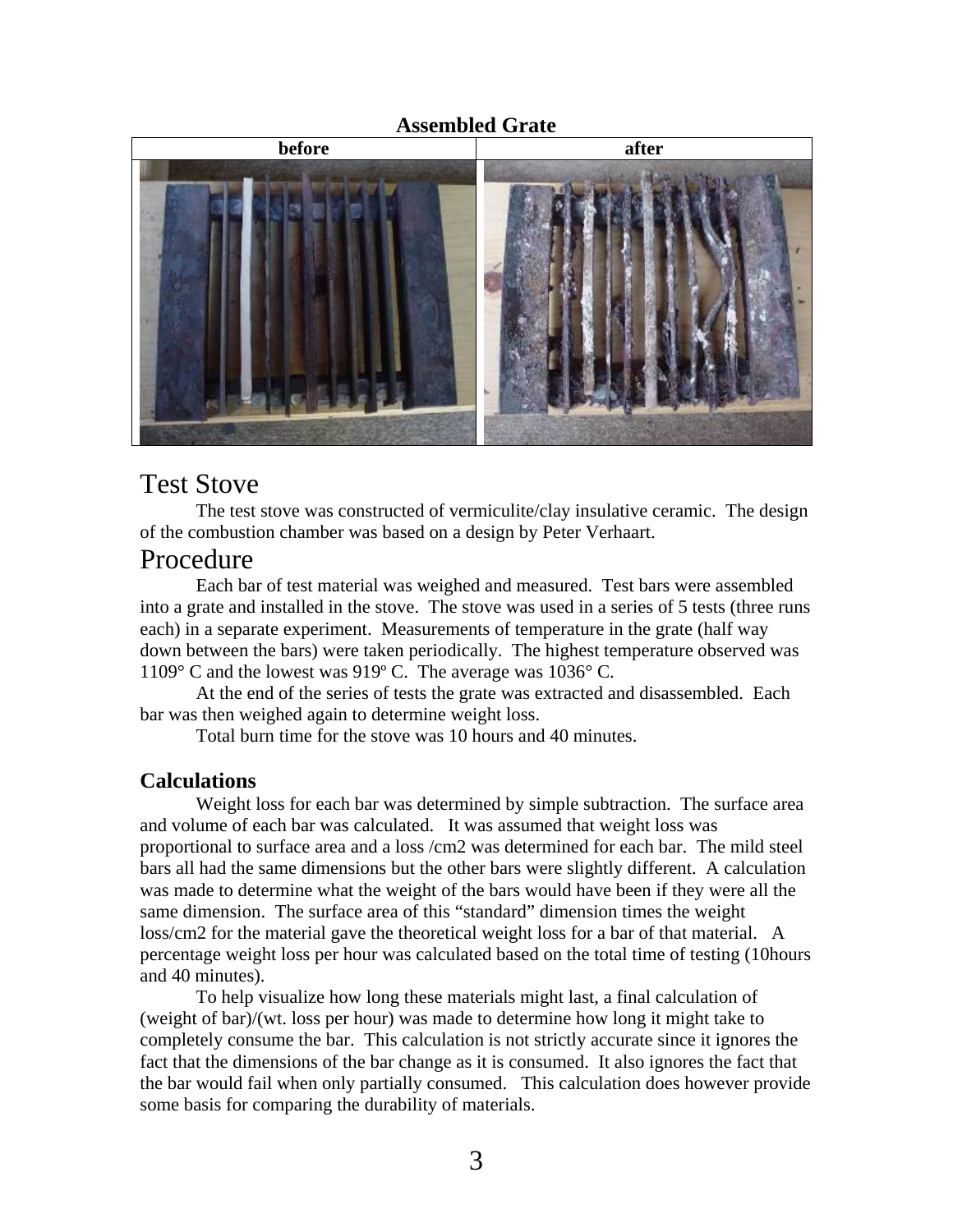# **Results**

| <b>Material</b>               | wt.<br>start | wt.<br>loss | surf<br>area | vol.  | loss/cm2  | adj.<br>wt | adj.<br>loss | %loss/hr | max<br>hours<br>service |
|-------------------------------|--------------|-------------|--------------|-------|-----------|------------|--------------|----------|-------------------------|
|                               |              |             |              | СC    |           |            |              |          |                         |
| RA330 alloy                   | 24.6         | 0           | 38.02        | 3.25  | 0.0000    | 59.1       | 0.0          | $0.00\%$ | no limit                |
| 304 stainless                 | 32.8         | 0.4         | 126.75       | 3.13  | 0.0032    | 82.0       | 0.2          | 0.03%    | 3953                    |
| Vision Ware                   | 47.4         | 0.2         | 84.96        | 20.16 | 0.0024    | 18.4       | 0.2          | 0.08%    | 1187                    |
| flameware clay                | 27.4         | 0.2         | 74.50        | 12.50 | 0.0027    | 17.1       | 0.2          | 0.10%    | 971                     |
| glazed steel<br>ITC213 coated | 62.8         | 10.6        | 70.00        | 7.81  | 0.1514    | 62.8       | 10.6         | 1.58%    | 63                      |
| steel<br>W209 coated          | 62.6         | 17.6        | 70.00        | 7.81  | 0.2514    | 62.6       | 17.6         | 2.64%    | 38                      |
| steel                         | 62.2         | 18.6        | 70.00        | 7.81  | 0.2657    | 62.2       | 18.6         | 2.81%    | 36                      |
| mild steel                    | 61.2         | 19          | 70.00        | 7.81  | 0.2714    | 61.2       | 19.0         | 2.92%    | 34                      |
| "cast iron"                   | 45           | $-4$        | 68.50        | 6.25  | $-0.0584$ | 56.3       | $-4.1$       | $-0.68%$ | N/A                     |

# **Discussion of Materials**

#### **RA 330 Alloy**

RA330 is heat resistant steel used in kilns and annealing ovens. The high level of chromium in this alloy makes it very heat resistant but also relatively expensive. RA330 expanded metal is commonly used to make the baskets which are used to hold metal parts being heat treated. The piece used in this experiment was cut from a larger sample sent to Aprovecho by Rolled Alloys Company. It is not commonly available and must be specially ordered. It remained strong even at high temperature and was virtually untouched by the heat and emissions involved in this trial. It would be suitable for grates in all aspects except perhaps cost.

# **304 Stainless Steel**

This is common stainless steel. This sample was cut from a scrap piece of stainless and doubled over to form a bar. This sample fared better than expected and was the most durable material after RA 330. Thin 304 has been used for combustion chambers in rocket stoves but has eventually burned out and is considered unsuitable for that purpose.

Thicker bars of 304 might be suitable for downdraft grates if it were possible to replace the bars periodically.

# **Corning Vision Ware**

Visionware is the brown tinted crystalline glass product used to produce pots and dishes intended for direct use in ovens. The formula is proprietary but it probably contains lithium minerals which limit thermal expansion and make it resistant to thermal shock. The sample tested was cut from the bottom of a casserole dish (from the local thrift store) and ground to shape. This material seemed fairly tough and held up to the high temperatures encountered. When the grate was disassembled this piece was wedged in by adjoining bars which had contracted and the visionware bar was broken during extraction. A few small chips may have been lost before weighing and this may account for the apparent weight loss. This material might actually be as suitable as 330 and would probably be much cheaper. The bar was transformed from being transparent to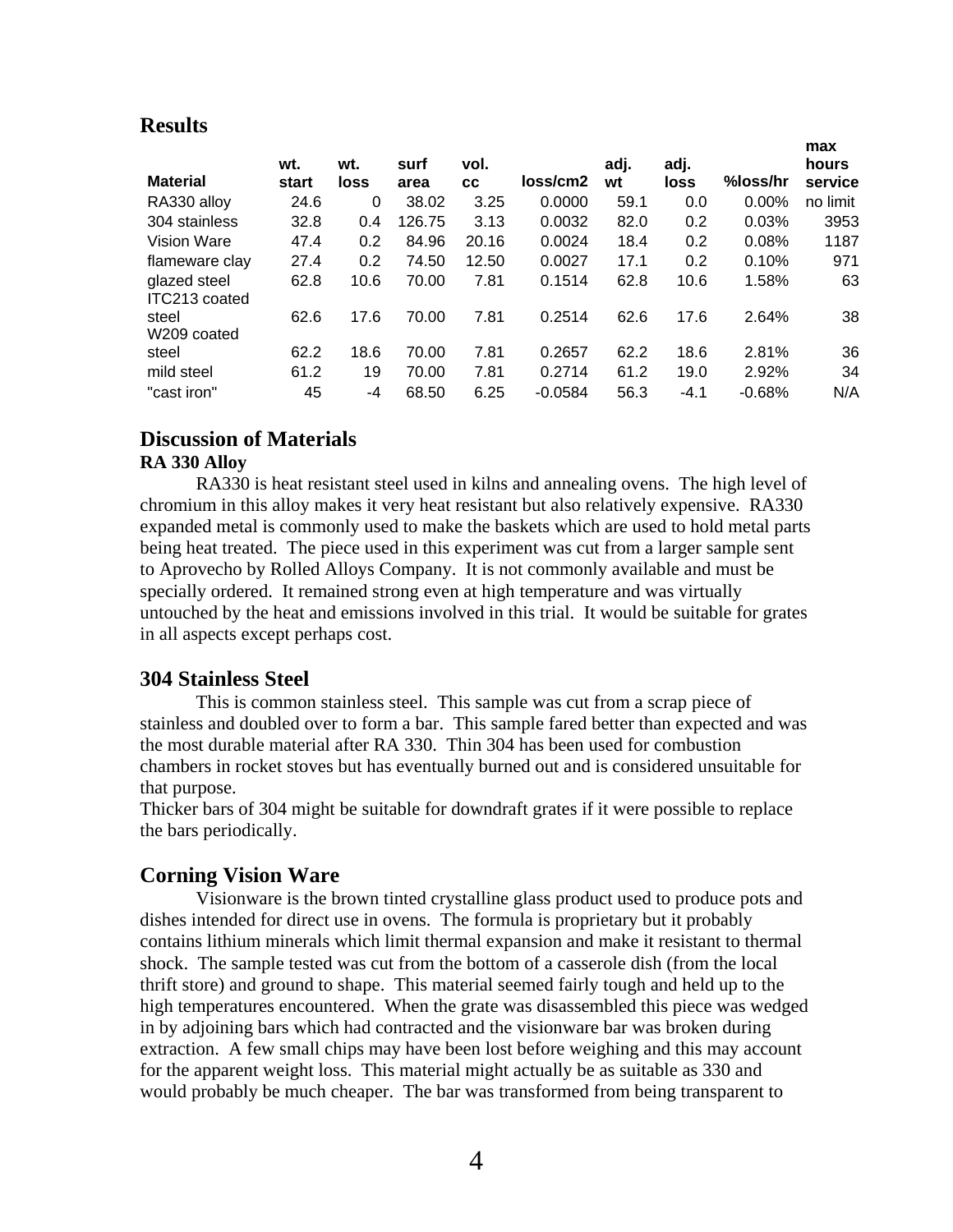being opaque during the test. This change might represent a recrystalization of the material into larger crystals which could limit its longevity.

#### **Flameware Clay**

Ceramic bars were made from a specialty clay called "flameware" which was provided by Seattle Pottery Supply. The formula for this clay is proprietary but the manufacturers say it does contain spodumene which is a lithium mineral. This clay is only slightly more expensive than most other pottery clays. The bars were fired in a pottery kiln to cone 8 before being installed in the grate. This material was somewhat more brittle than the visionware but is still fairly strong. This bar was also broken during extraction and it is possible that not all the material was recovered for weighing so actual durability could be longer than indicated.

# **Mild Steel**

Mild steel flatbar was purchased from a hardware store and sawn into 4 identical 125mm long pieces. All pieces were baked in an oven at 450° F to remove any residual oils. This piece was mounted in the grate with no further treatment. The other three pieces were given special coatings which were supposed to protect them from heat and prevent degradation. The maximum service life of this untreated mild steel was only 34 hours but the treated pieces were only marginally better.

#### **Glazed Mild Steel**

This piece of mild steel was coated with Duncan SY553 pottery glaze and fired to cone 04 (about 1050° C). Better results might have been obtained if an enameling frit had been used instead. Most of the glaze melted off during the trial but the maximum service life of the bar was still almost double that of untreated mild steel.

# **ITC 213 Coated Mild Steel**

ITC 213 is a refractory coating designed to protect metal parts in pottery kilns. In theory this coating has high emissivity which radiates heat back into the combustion chamber rather than allowing it to pass through into the metal. The coating was applied according to manufacturer's instructions. This coating had a tendency to flake off from the mild steel and by the end of the trial almost all of the coating had separated. The service life of this bar was little better than untreated mild steel. The high cost of this coating also discourages its use in grates.

#### **W 209 Coated Mild Steel**

Insulcoat W-209 is a product of NIC Industries Inc. and is designed to protect automotive exhaust systems and industrial equipment from excessive heat. It is rated to protect parts up to  $1800^{\circ}$  F ( $1000^{\circ}$  C). The coating was applied according to manufacturer's instructions and cured at 700º F for 1 hour. This coating adhered well at lower temperatures but tended to spall and flake off during the trial. Service life of this bar was also little better than uncoated mild steel.